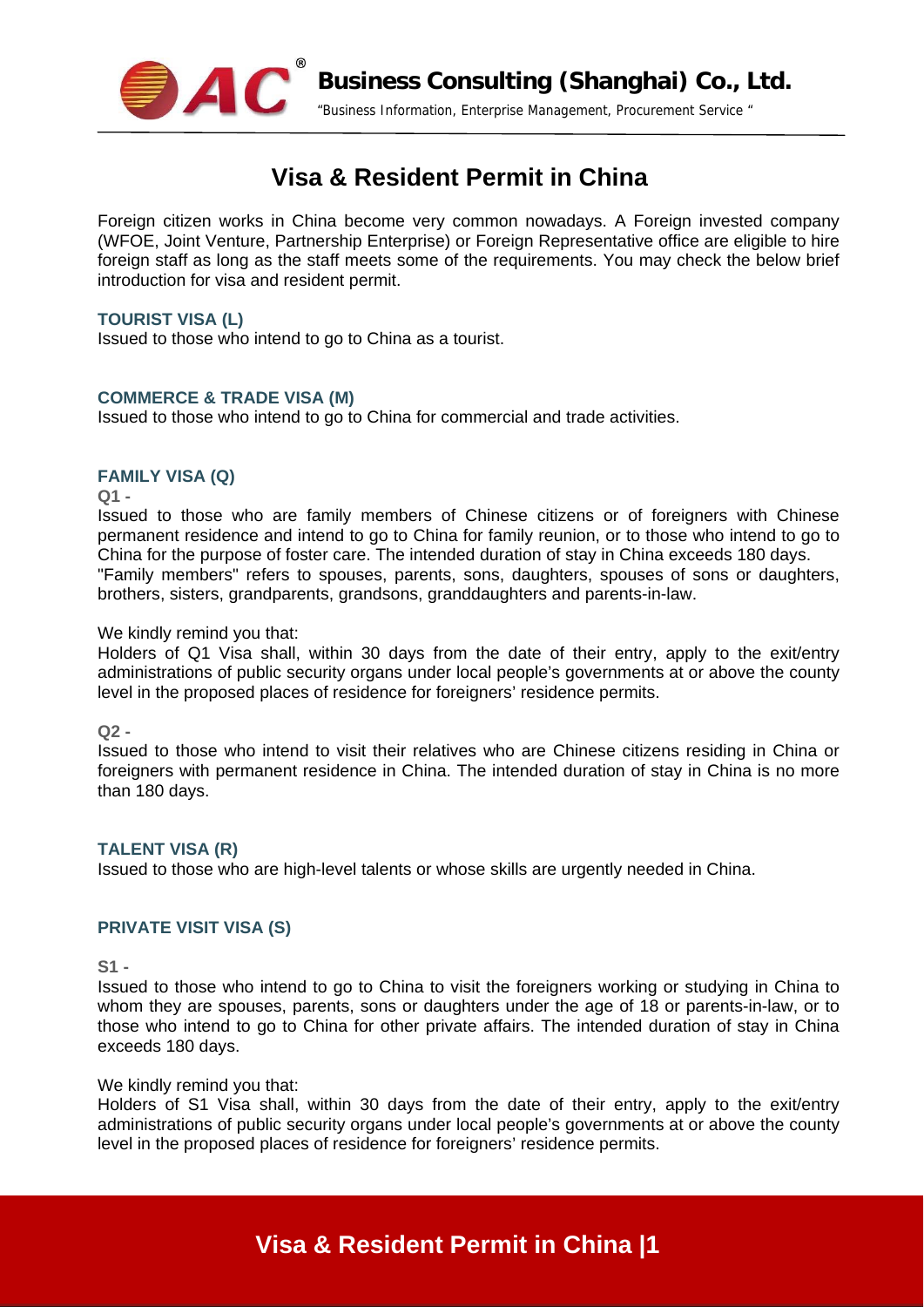

"Business Information, Enterprise Management, Procurement Service "

**S2 -**

Issued to those who intend to visit their family members who are foreigners working or studying in China, or to those who intend to go to China for other private matters. The intended duration of stay in China is no more than 180 days.

"Family members" refers to spouses, parents, sons, daughters, spouses of sons or daughters, brothers, sisters, grandparents, grandsons, granddaughters and parents-in-law.

## **EMPLOYMENT VISA (Z)**

Issued to those who intend to work in China.

### We kindly remind you that:

Holders of Z Visa shall, within 30 days from the date of their entry, apply to the exit/entry administrations of public security organs under local people's governments at or above the county level in the proposed places of residence for foreigners' residence permits.

## **Work Class Residence Certificate**

#### **I. Qualifications:**

Foreigner, under any of the following circumstances, can apply for the residence permit:

- 1. Taking office or being employed in Shanghai;
- 2. Engaged in commercialized theatrical performance in Shanghai.

### **II. Formalities:**

- 1. Handing over the originals of valid passport and visa for examination;
- 2. The original and the copy of the Registration Form of Temporary Residence for Visitors (issu ed by local hotel or local police station of accommodation place);
- 3. Submitting Foreigners Visa Certificate Application Form completely filled up and one recent 2 -inch half-length, bareheaded and full-faced photograph;
- 4. Submitting the Health Certificate issued by Shanghai entry-exit inspection and quarantine de partment (except person aged under 18 or above 70 years old)
- 5. Submitting the Application Letter issued by employer of applicant;
- 6. Submitting the original and Copy of Business License (or Representative Agency Registration Certificate), the Organization Code Certificate and the Approval Certificate (except domestic enterprise)
- 7. Submitting the original of Employment Permit and Employment Registration Form(except person holding Shanghai Residence Card B(L type);vice president should submit the original of ldentity Confirmation Certificate issued by Shanghai Foreign Investment Association; foreign expert should submit the original of Expert Certificate; person engaged in commercialized theatrical performance needs to submit the originals of official document approving the performance by the Ministry of Cultural or Shanghai Cultural Bureau and the Performance Certificate issued by Shanghai Cultural Bureau; person engaged in offshore petroleum operations should submit the Work Permit for Foreign Personnel Engaged in the Offshore Petroleum Operations

**Private Affairs Class Residence Certificate (for Family Visit/Private Affairs)**